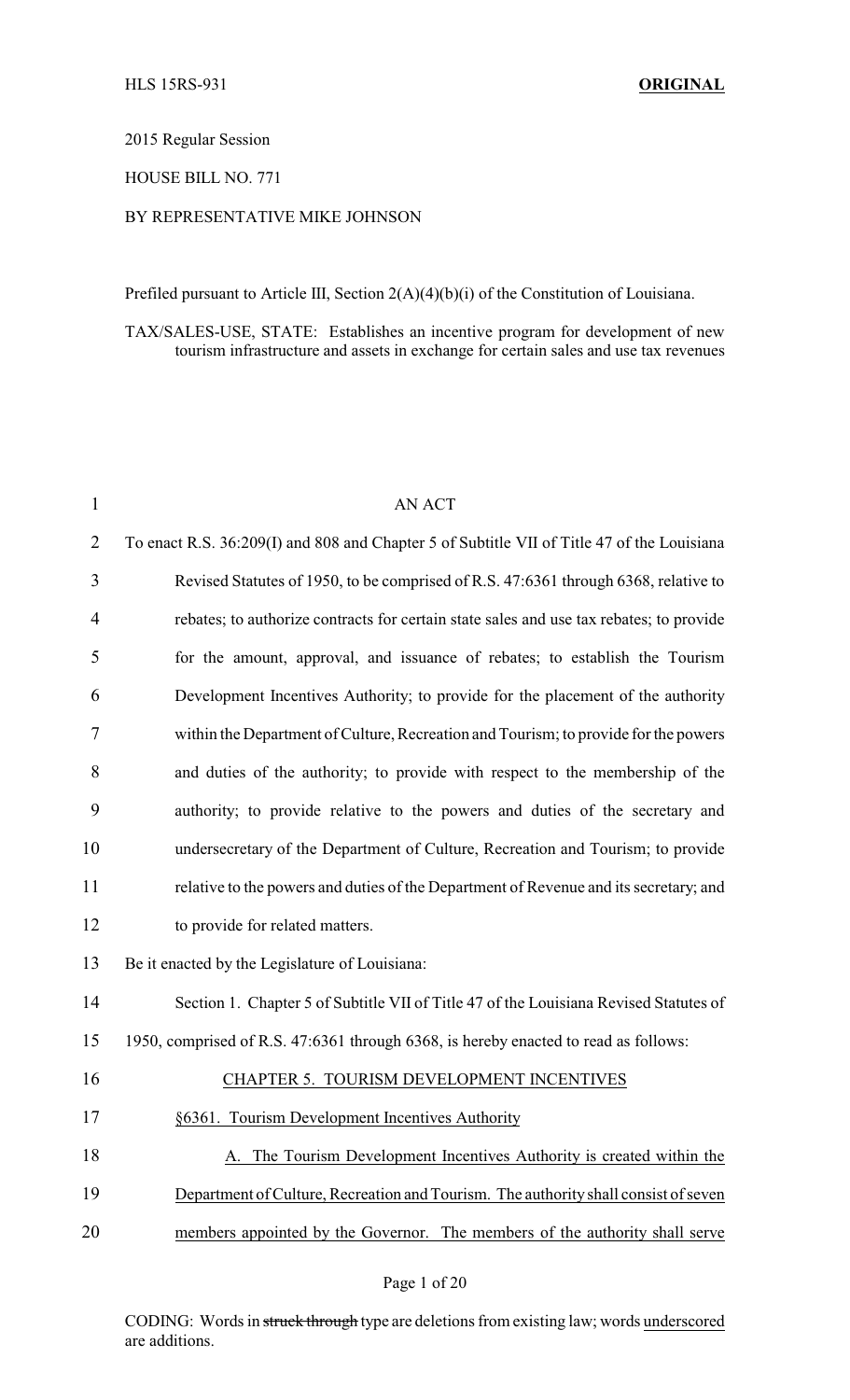| $\mathbf{1}$   | without compensation but shall be entitled to reimbursement for their necessary        |
|----------------|----------------------------------------------------------------------------------------|
| $\overline{2}$ | expenses incurred in performing their duties. Of the members initially appointed to    |
| 3              | the authority, two members shall be appointed for terms of one year, three members     |
| 4              | shall be appointed for terms of two years, and two members shall be appointed for      |
| 5              | terms of three years. Thereafter, the members of the authority shall be appointed for  |
| 6              | terms of four years.                                                                   |
| 7              | B. The Governor shall appoint one member as chairperson of the authority.              |
| 8              | The members of the authority may elect other officers as they deem necessary.          |
| 9              | C. No member of the authority shall either directly or indirectly be a party           |
| 10             | to, or be in any manner interested in, any contract or agreement with the authority    |
| 11             | for any matter, cause, or thing that creates any liability or indebtedness against the |
| 12             | authority.                                                                             |
| 13             | D. The authority shall have the powers necessary to carry out the purposes             |
| 14             | of this Chapter, including but not limited to the power to:                            |
| 15             | Employ fiscal consultants, attorneys, appraisers, and other agents on<br>(1)           |
| 16             | behalf of the authority whom the authority deems necessary or convenient for the       |
| 17             | preparation and administration of agreements and documents necessary or incidental     |
| 18             | to any project. The fees for the services provided by persons employed on behalf of    |
| 19             | the authority shall be paid by the beneficiary of a loan under this program directly   |
| 20             | to the person providing consultation, advisory, legal, or other services.              |
| 21             | (2) Impose and collect fees and charges in connection with any transaction             |
| 22             | and provide for reasonable penalties for delinquent payment of fees and charges.       |
| 23             | §6362. Definitions                                                                     |
| 24             | For purposes of this Chapter, the following words shall have the following             |
| 25             | meanings unless the context clearly indicates otherwise:                               |
| 26             | (1) "Agreement" means the tourism development agreement entered into                   |
| 27             | between the authority and an approved company.                                         |
| 28             | (2) "Approved company" means any eligible company that has received final              |
| 29             | approval to receive incentives provided under this Chapter.                            |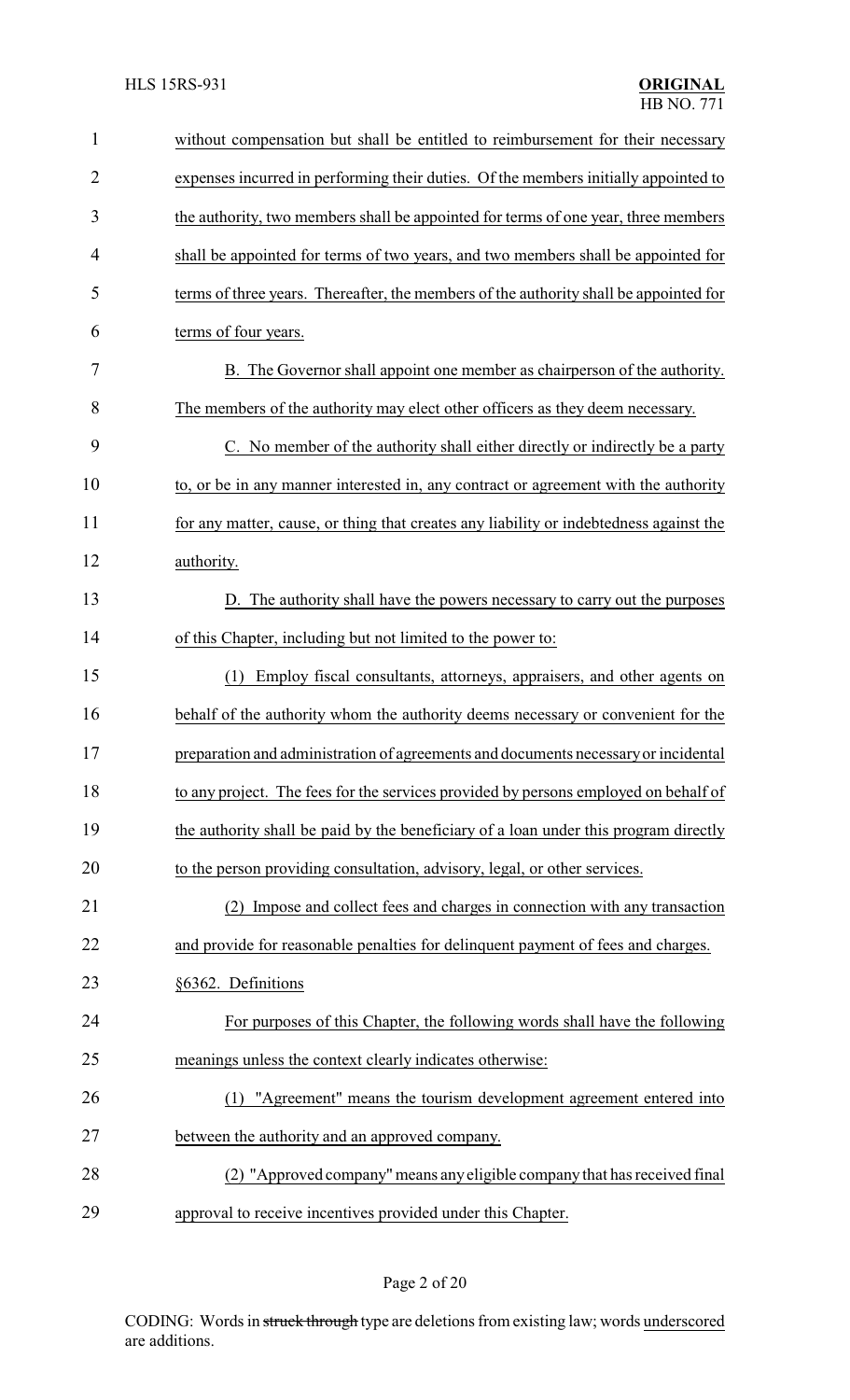| 1              | (3) "Approved costs" means the amount of eligible costs approved by the                 |
|----------------|-----------------------------------------------------------------------------------------|
| $\overline{2}$ | authority upon completion of the project.                                               |
| 3              | (4) "Authority" means the Tourism Development Incentives Authority                      |
| 4              | created by this Chapter.                                                                |
| 5              | (5) "Department" means the Department of Culture, Recreation and Tourism.               |
| 6              | (6) "Crafts and products center" means a facility primarily devoted to the              |
| 7              | display, promotion, and sale of Louisiana products, and at which a minimum of           |
| 8              | eighty percent of the sales occurring at the facility are of Louisiana arts, crafts, or |
| 9              | agricultural products.                                                                  |
| 10             | "Eligible company" means any corporation, limited liability company,<br>(7)             |
| 11             | partnership, limited partnership, sole proprietorship, business trust, or any other     |
| 12             | entity operating or intending to operate a tourism development project.                 |
| 13             | (8) "Eligible costs" means:                                                             |
| 14             | (a) Obligations incurred for labor and amounts paid to vendors, contractors,            |
| 15             | subcontractors, builders, suppliers, deliverymen, and materialmen in connection with    |
| 16             | the acquisition, construction, equipping, and installation of a tourism development     |
| 17             | project.                                                                                |
| 18             | (b) The costs of acquiring real property or rights including the acquisition            |
| 19             | of real property by a leasehold interest with a minimum term of ten years, and any      |
| 20             | costs incidental thereto.                                                               |
| 21             | The cost of contract bonds and of insurance of all kinds that may be<br>(c)             |
| 22             | required or necessary during the course of the acquisition, construction, equipping,    |
| 23             | and installation of a tourism development project which is not paid by the vendor,      |
| 24             | supplier, deliveryman, contractor, or otherwise provided.                               |
| 25             | (d) All costs of architectural and engineering services, including but not              |
| 26             | limited to estimates, plans and specifications, preliminary investigations, and         |
| 27             | supervision of construction and installation, as well as for the performance of all the |
| 28             | duties required by or consequent to the acquisition, construction, equipping, and       |
| 29             | installation of a tourism development project.                                          |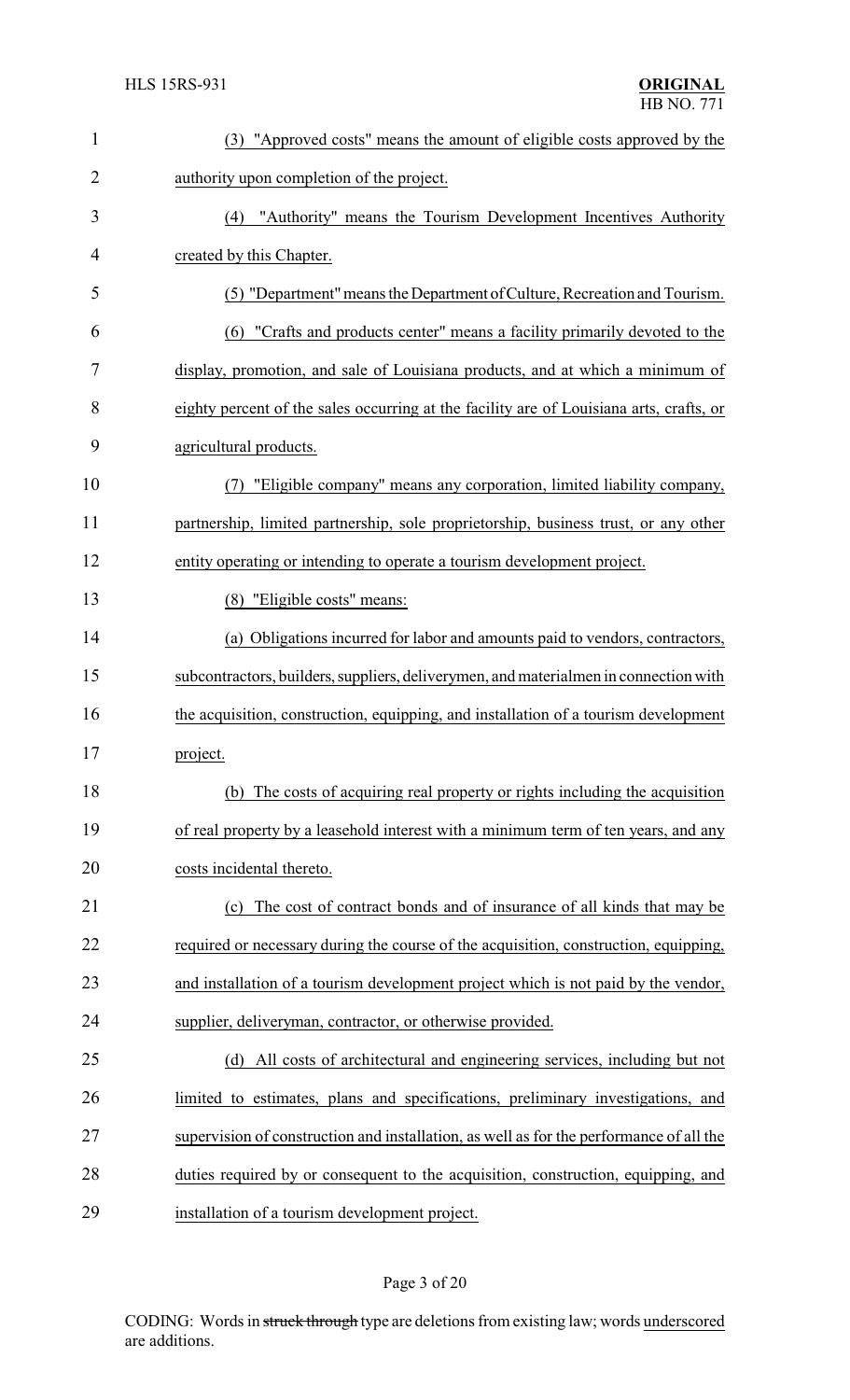| $\mathbf{1}$   | All costs required to be paid under the terms of any contract for the<br>(e)         |
|----------------|--------------------------------------------------------------------------------------|
| $\overline{2}$ | acquisition, construction, equipping, and installation of a tourism development      |
| 3              | project.                                                                             |
| 4              | (f) All costs required for the installation of utilities, including but not limited  |
| 5              | to water, sewer, sewer treatment, gas, electricity and communications, and including |
| 6              | off-site construction of the facilities paid for by the approved company.            |
| 7              | (g) All other costs comparable with those described in this Paragraph.               |
| 8              | (9) "Entertainment destination center project" means a facility that meets the       |
| 9              | requirements of this Chapter.                                                        |
| 10             | (10) "Final approval" means the action taken by the authority authorizing the        |
| 11             | eligible company to receive incentives under this Chapter.                           |
| 12             | (11) "Full-service lodging facility" means a facility that provides overnight        |
| 13             | sleeping accommodations, including private bathrooms and all of the following:       |
| 14             | (a) On-site dining facilities.                                                       |
| 15             | (b) Room service.                                                                    |
| 16             | (c) Catering.                                                                        |
| 17             | (d) Meeting space.                                                                   |
| 18             | (12) "Incentives" means the sales tax rebate as prescribed in this Chapter.          |
| 19             | "Lodging facility project" means a full-service lodging facility that<br>(13)        |
| 20             | meets one or more of the following:                                                  |
| 21             | (a) Is located on recreational property owned or leased by the state or the          |
| 22             | federal government.                                                                  |
| 23             | (b) Involves the restoration or rehabilitation of a structure that meets one or      |
| 24             | more of the following:                                                               |
| 25             | Is listed individually on the National Register of Historic Places.<br>(i)           |
| 26             | Is located in a National Register Historic District, is certified as<br>(ii)         |
| 27             | contributing to the historic significance of the district, and the rehabilitation or |
| 28             | restoration of the structure has been approved in advance by the department.         |
| 29             | (c) Is an integral part of a major convention or sports facility.                    |

Page 4 of 20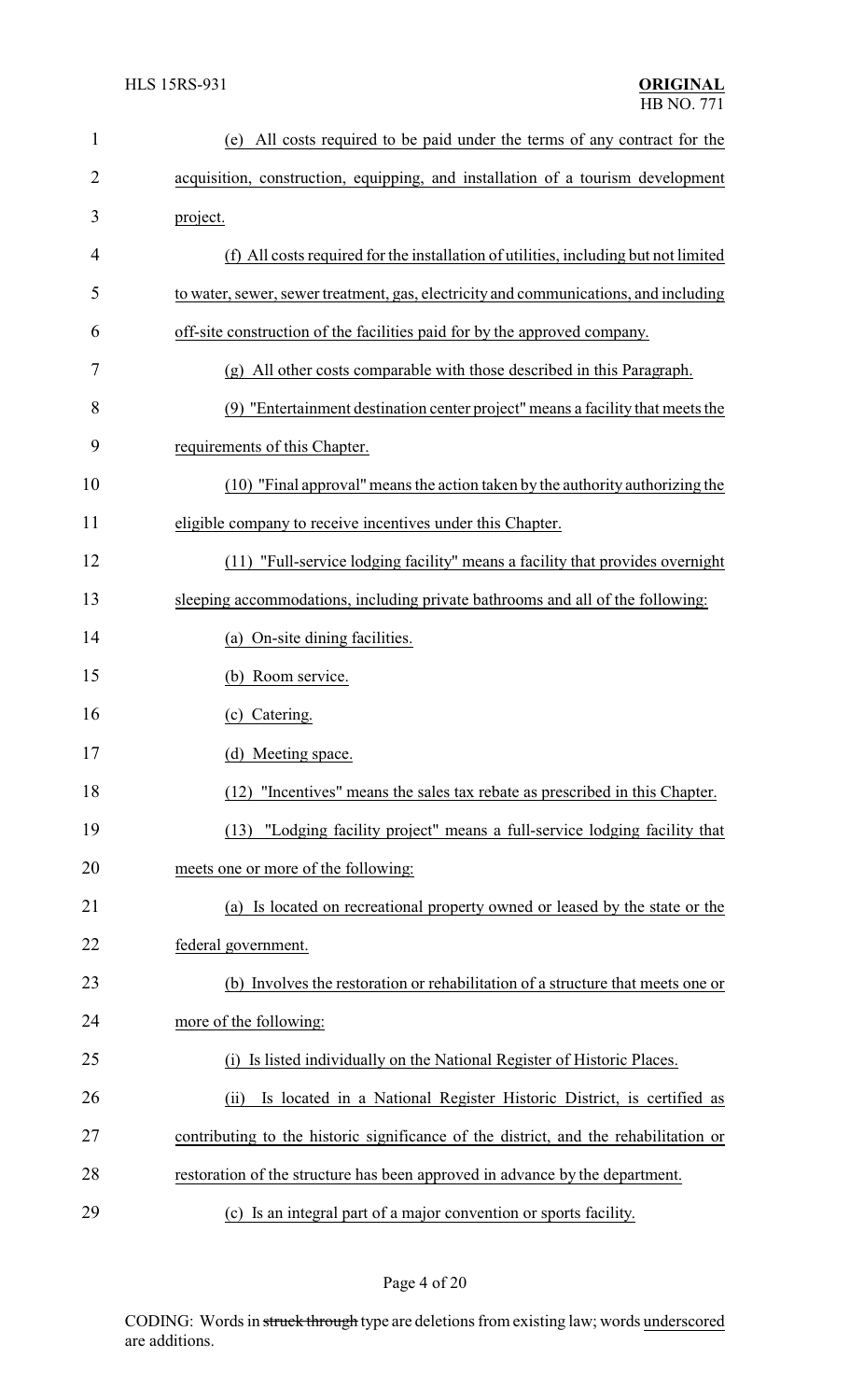| $\mathbf{1}$ | (d) Is located:                                                                          |
|--------------|------------------------------------------------------------------------------------------|
| 2            | (i) Within a fifty mile radius of a property listed on the National Register of          |
| 3            | Historic Places with a current function of recreation and culture.                       |
| 4            | In any of the twenty least-populated parishes in the state, in terms of<br>(ii)          |
| 5            | population density, according to the most recent federal decennial census.               |
| 6            | (e) Is located on property:                                                              |
| 7            | Owned by the state, or leased by the state from the federal government.<br>(i)           |
| 8            | (ii) Acquired for use in the state park system.                                          |
| 9            | (iii) Operated by the office of state parks.                                             |
| 10           | Is located on property owned or leased by the federal government and<br>(f)              |
| 11           | under the control of the Department of the Interior.                                     |
| 12           | (g) Is part of a tourism attraction project, entertainment destination center            |
| 13           | project, or theme restaurant destination attraction project and the full-service lodging |
| 14           | facility represents less than fifty percent of the total eligible costs.                 |
| 15           | (h) Has not less than five hundred guest rooms.                                          |
| 16           | (14) "Net positive fiscal impact" means the amount by which increased state              |
| 17           | tax revenues will exceed the incentives given.                                           |
| 18           | "Preliminary approval" means the action taken by the authority<br>(15)                   |
| 19           | conditionally approving an eligible company for the incentives under this Chapter.       |
| 20           | (16) "Recreational facility" means a structure or outdoor area that:                     |
| 21           | (a) Provides visitors recreational opportunities, including but not limited to           |
| 22           | amusement parks, boating, hiking, horseback riding, hunting, fishing, camping,           |
| 23           | wildlife viewing, live theater, rock climbing, and all-terrain vehicle trails.           |
| 24           | (b) Serves as a likely destination where individuals who are not residents of            |
| 25           | the state would remain overnight in commercial lodging at or near the recreational       |
| 26           | facility.                                                                                |
| 27           | "Theme restaurant destination attraction project" means a restaurant<br>(17)             |
| 28           | facility that meets the requirements for incentives under this Chapter.                  |
| 29           | $(18)(a)$ "Tourism attraction project" means any of the following:                       |

Page 5 of 20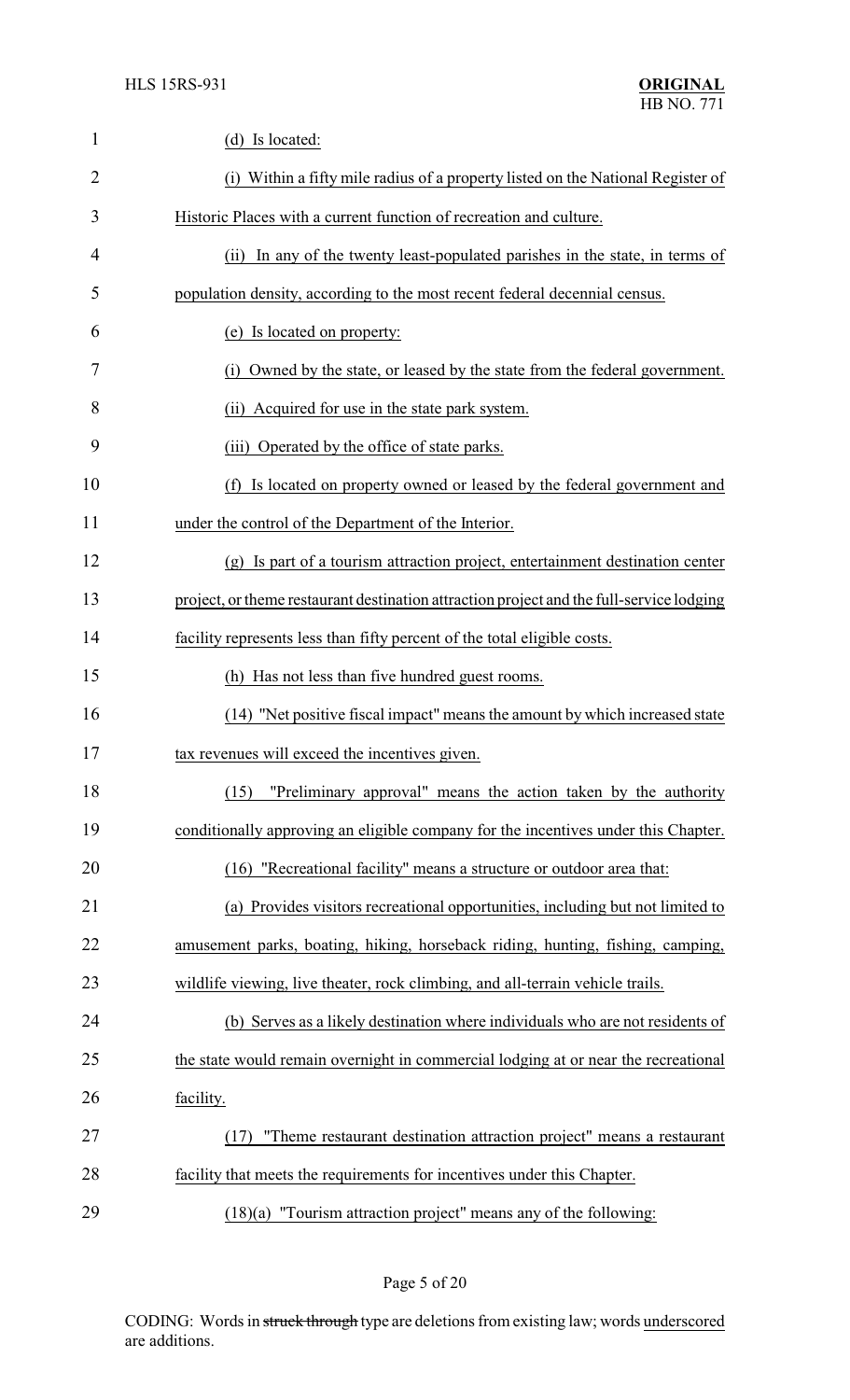| $\mathbf{1}$   | (i) A cultural or historical site.                                                     |
|----------------|----------------------------------------------------------------------------------------|
| $\overline{2}$ | (ii) A recreational facility.                                                          |
| 3              | An entertainment facility.<br>(iii)                                                    |
| 4              | An area of natural phenomenon or scenic beauty.<br>(iv)                                |
| 5              | (v) A crafts and products center.                                                      |
| 6              | (b) "Tourism attraction project" does not include facilities that are primarily        |
| 7              | devoted to the retail sale of goods, other than a crafts and products center, or a     |
| 8              | tourism attraction where the sale of goods is a secondary and subordinate component    |
| 9              | of the attraction.                                                                     |
| 10             | (19) "Tourism development project" means any of the following:                         |
| 11             | (a) A tourism attraction project.                                                      |
| 12             | (b) A theme restaurant destination attraction project.                                 |
| 13             | An entertainment destination center project.<br>(c)                                    |
| 14             | (d) A lodging facility project.                                                        |
| 15             | §6363. Legislative findings; qualifications for incentives; incentives available       |
| 16             | A. The legislature finds and declares that:                                            |
| 17             | (1) The general welfare and material well-being of the citizens of the state           |
| 18             | depend in large measure upon the development of tourism in the state.                  |
| 19             | (2) It is in the best interest of the state to provide incentives for the creation     |
| 20             | of new tourism attractions and the expansion of existing tourism attractions within    |
| 21             | the state in order to advance the public purposes of relieving unemployment by         |
| 22             | preserving and creating jobs that would not exist if not for the incentives offered by |
| 23             | the authority to approved companies, and by preserving and creating sources of tax     |
| 24             | revenues for the support of public services provided by the state.                     |
| 25             | The authorities granted by this Chapter are proper governmental and<br>(3)             |
| 26             | public purposes for which public funds may be expended.                                |
| 27             | The creation or expansion of tourism development projects is of<br>(4)                 |
| 28             | paramount importance, mandating that the provisions of this Chapter be liberally       |
| 29             | construed and applied in order to advance public purposes.                             |

# Page 6 of 20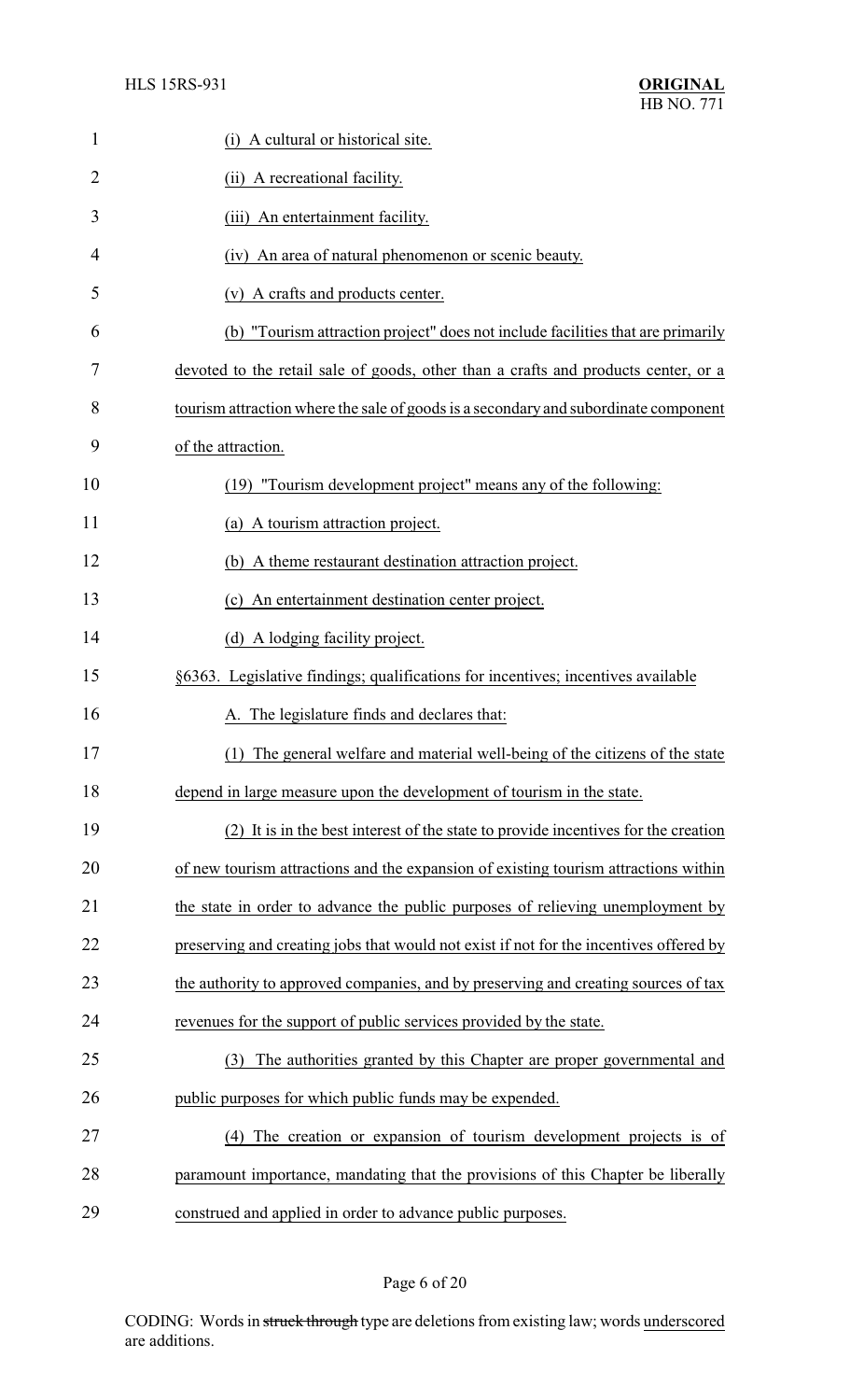| $\mathbf{1}$   | B. To qualify for incentives provided in this Chapter, the following                  |
|----------------|---------------------------------------------------------------------------------------|
| $\overline{2}$ | requirements shall be met:                                                            |
| 3              | (1) For a tourism attraction project:                                                 |
| $\overline{4}$ | The total eligible costs shall exceed one million dollars, except for a<br>(a)        |
| 5              | tourism attraction project located in a parish designated as an enhanced incentive    |
| 6              | parish at the time the eligible company becomes an approved company as provided       |
| 7              | in this Chapter, the total eligible costs shall exceed five hundred thousand dollars. |
| 8              | (b) In any year, including the first year of operation, the tourism attraction        |
| 9              | project shall be open to the public at least one hundred days.                        |
| 10             | (c) In any year following the third year of operation, the tourism attraction         |
| 11             | project shall attract at least twenty-five percent of its visitors from among persons |
| 12             | who are not residents of the state.                                                   |
| 13             | For an entertainment destination center project:<br>(2)                               |
| 14             | The total eligible costs shall exceed five million dollars.<br>(a)                    |
| 15             | (b) The facility shall contain a minimum of two hundred thousand square               |
| 16             | feet of building space adjacent or complementary to an existing tourism attraction    |
| 17             | project or a major convention facility.                                               |
| 18             | (c) The incentives shall be dedicated to a public infrastructure purpose that         |
| 19             | shall relate to the entertainment destination center project.                         |
| 20             | In any year, including the first year of operation, the entertainment<br>(d)          |
| 21             | destination center project shall:                                                     |
| 22             | Be open to the public at least one hundred days per year.                             |
| 23             | (ii) Maintain at least one major theme restaurant and at least three additional       |
| 24             | entertainment venues, including but not limited to, live entertainment, multiplex     |
| 25             | theaters, large-format theater, motion simulators, family entertainment centers,      |
| 26             | concert halls, virtual reality or other interactive games, museums, exhibitions, or   |
| 27             | other cultural and leisure-time activities.                                           |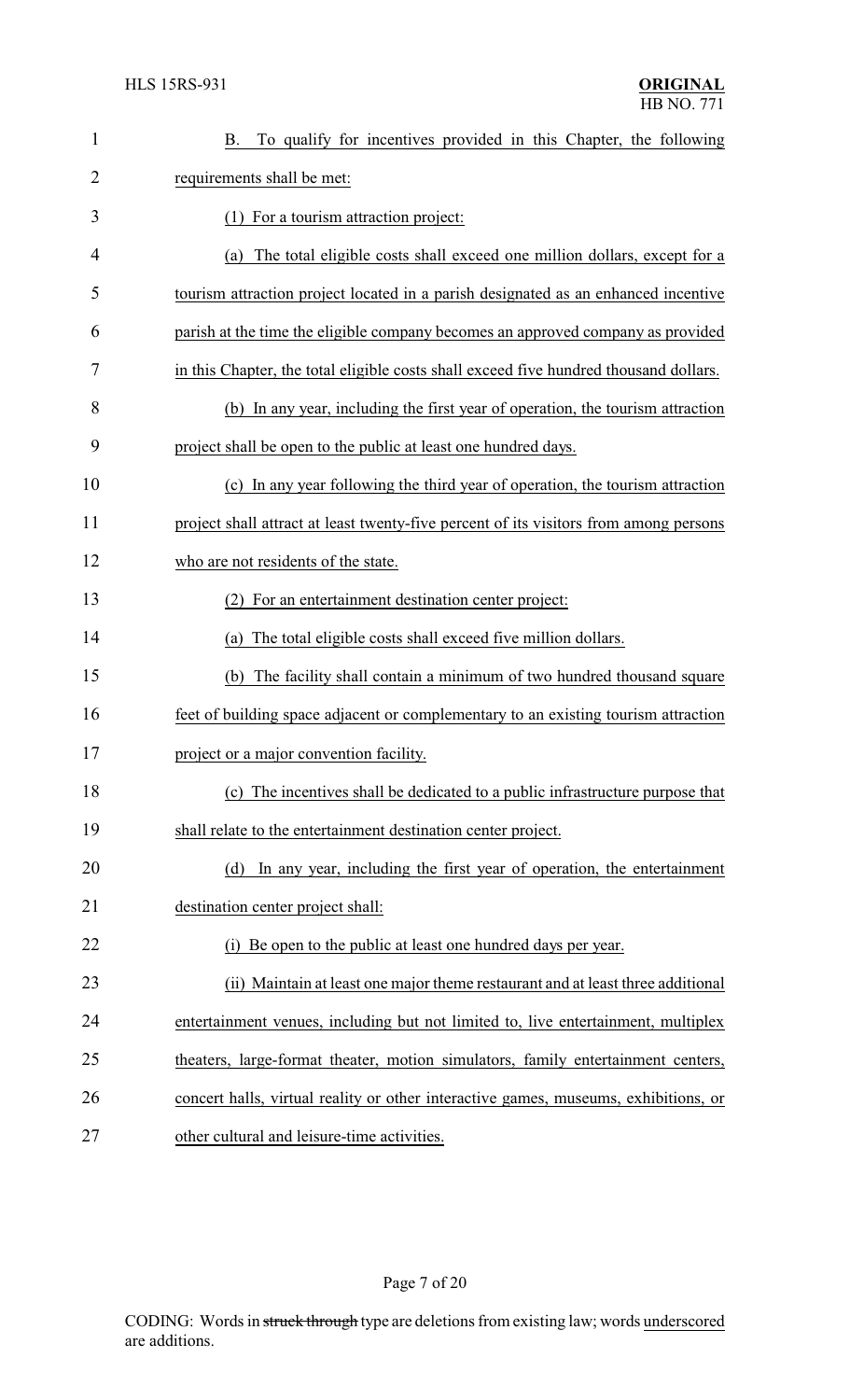| $\mathbf{1}$ | (iii) Maintain a minimum occupancy of sixty percent of the total gross area                |
|--------------|--------------------------------------------------------------------------------------------|
| 2            | available for lease with entertainment and food and drink options, not including the       |
| 3            | retail sale of tangible personal property.                                                 |
| 4            | In any year following the third year of operation, the entertainment<br>(e)                |
| 5            | destination center project shall attract at least twenty-five percent of its visitors from |
| 6            | among persons who are not residents of the state.                                          |
| 7            | (3) For a theme restaurant destination attraction project:                                 |
| 8            | (a) The total eligible costs shall exceed five million dollars.                            |
| 9            | (b) In any year, including the first year of operation, the attraction shall:              |
| 10           | Be open to the public at least three hundred days per year and for at least<br>(i)         |
| 11           | eight hours per day.                                                                       |
| 12           | (ii) Generate no more than fifty percent of its revenue through the sale of                |
| 13           | alcoholic beverages.                                                                       |
| 14           | (c) In any year following the third year of operation, the theme restaurant                |
| 15           | destination attraction project shall attract a minimum of fifty percent of its visitors    |
| 16           | from among persons who are not residents of the state.                                     |
| 17           | (d) The theme restaurant destination attraction project shall:                             |
| 18           | (i) At the time of final approval, offer a unique dining experience that is not            |
| 19           | available in the state within a one hundred mile radius of the attraction.                 |
| 20           | In any year, including the first year of operation, maintain seating<br>(ii)               |
| 21           | capacity of four hundred fifty guests and offer live music or live musical and             |
| 22           | the attrical entertainment during the peak business hours that the facility is in          |
| 23           | operation and open to the public.                                                          |
| 24           | Within three years of the completion date, the attraction shall obtain a<br>(iii)          |
| 25           | top two tier rating by a nationally accredited service and shall maintain a top two tier   |
| 26           | rating through the term of the agreement.                                                  |
| 27           | (4) For a lodging facility project:                                                        |
| 28           | The eligible costs shall exceed five million dollars unless the<br>(a)(i)                  |
| 29           | provisions of Item (ii) of this Subparagraph apply.                                        |

# Page 8 of 20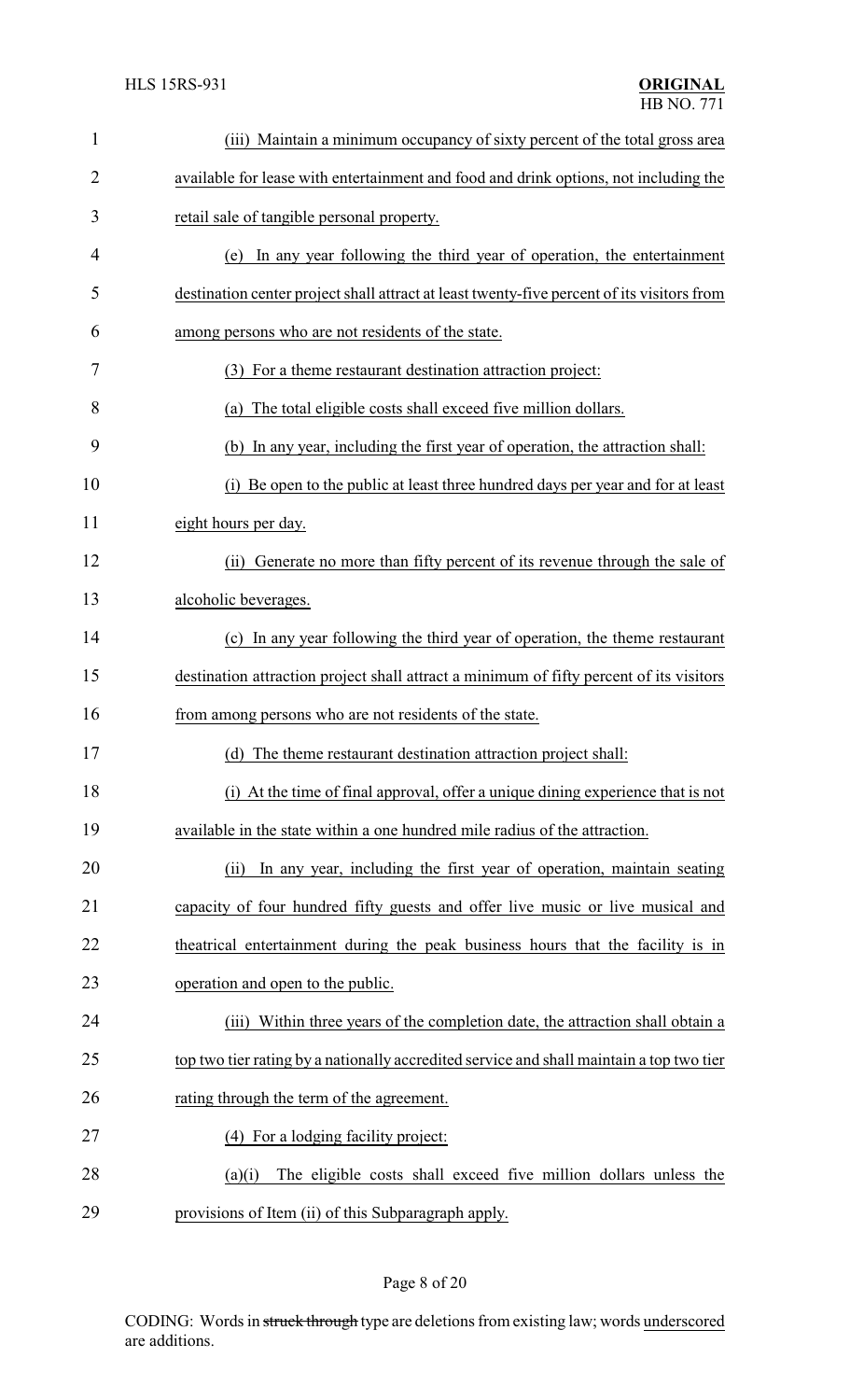| $\mathbf{1}$   | (ii)(aa) If the lodging facility is an integral part of a major convention or          |
|----------------|----------------------------------------------------------------------------------------|
| 2              | sports facility, the eligible costs shall exceed six million dollars.                  |
| 3              | (bb) If the lodging facility includes five hundred or more guest rooms, the            |
| $\overline{4}$ | eligible costs shall exceed ten million dollars.                                       |
| 5              | In any year, including the first year of operation, the lodging facility<br>(b)        |
| 6              | shall:                                                                                 |
| 7              | Be open to the public at least one hundred days.                                       |
| 8              | Attract at least twenty-five percent of its visitors from among persons<br>(ii)        |
| 9              | who are not residents of the state.                                                    |
| 10             | (5) An expansion of any tourism development project shall in all cases be              |
| 11             | treated as a new stand-alone project.                                                  |
| 12             | The incentives offered under the this Chapter shall be as follows:                     |
| 13             | An approved company, excluding its lessees, may be granted a sales tax<br>(1)          |
| 14             | incentive based on the Louisiana sales tax imposed on sales generated by or arising    |
| 15             | at the tourism development project. The approved company shall have no obligation      |
| 16             | to refund or otherwise return any amount of this sales tax rebate to the persons from  |
| 17             | whom the sales tax was collected.                                                      |
| 18             | $(2)(a)$ For a tourism development project other than a lodging facility project       |
| 19             | described in this Chapter or a tourism attraction project described in Subparagraph    |
| 20             | (b) of this Paragraph:                                                                 |
| 21             | A sales tax incentive shall be allowed to an approved company over a<br>(i)            |
| 22             | period of ten years, except as provided in Subparagraph (e) of this Paragraph.         |
| 23             | (ii) The sales tax incentive shall not exceed the lesser of the total amount of        |
| 24             | the sales tax liability of the approved company and its lessees or a percentage of the |
| 25             | approved costs as specified by the agreement, not to exceed twenty-five percent.       |
| 26             | (b) For a tourism attraction project located in an enhanced incentive parish           |
| 27             | at the time the eligible company becomes an approved company as provided in this       |
|                |                                                                                        |

28 Chapter: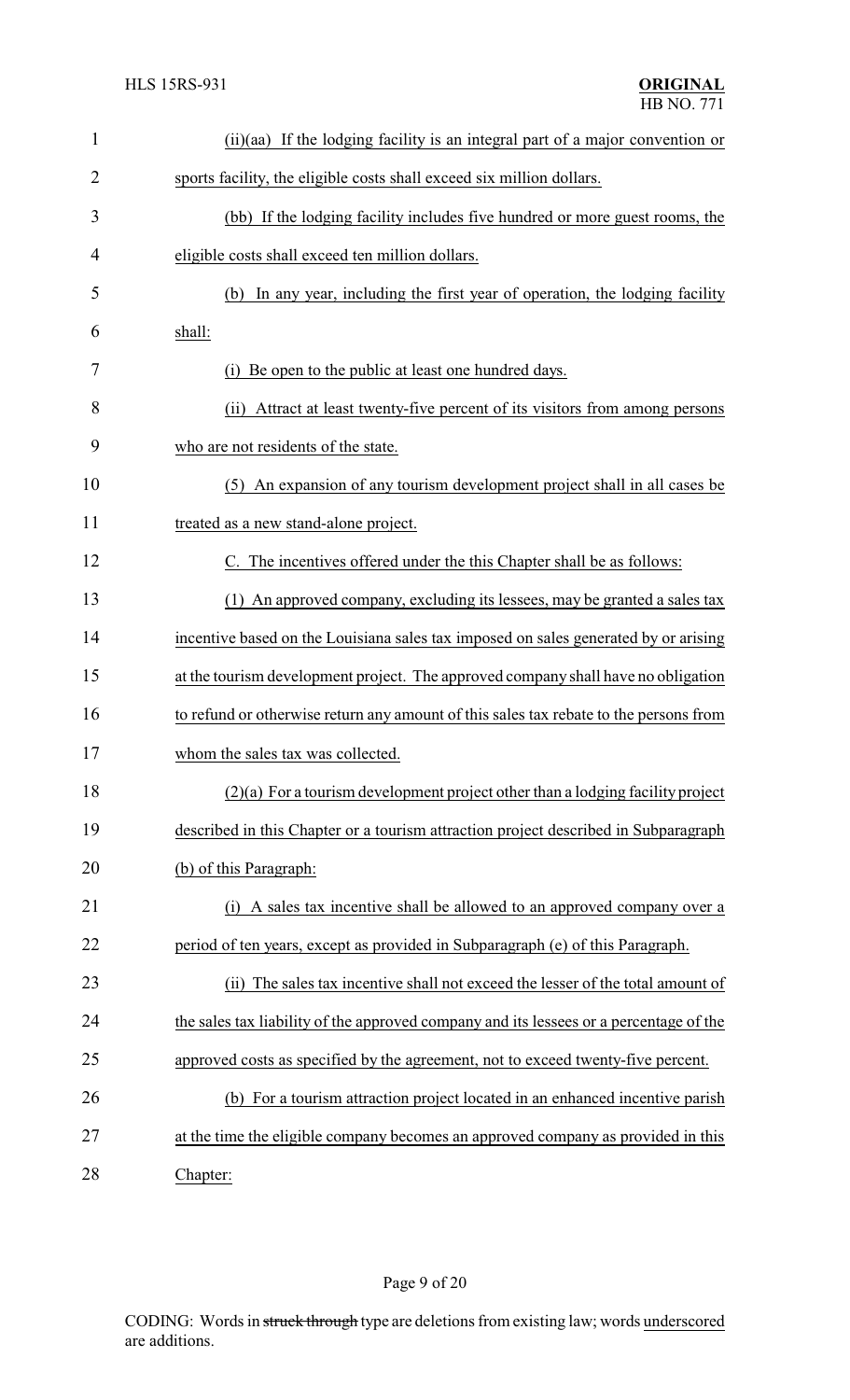| $\mathbf{1}$   | (i) A sales tax incentive shall be allowed to the approved company over a              |
|----------------|----------------------------------------------------------------------------------------|
| $\overline{2}$ | period of ten years.                                                                   |
| 3              | (ii) The sales tax incentive shall not exceed the lesser of the total amount of        |
| $\overline{4}$ | the sales tax liability of the approved company and its lessees or a percentage of the |
| 5              | approved costs as specified by the agreement, not to exceed thirty percent.            |
| 6              | (c) For a lodging facility project described in this Chapter:                          |
| 7              | A sales tax incentive shall be allowed to the approved company over a<br>(i)           |
| 8              | period of twenty years.                                                                |
| 9              | (ii) The sales tax incentive shall not exceed the lesser of total amount of the        |
| 10             | sales tax liability of the approved company and its lessees or a percentage of the     |
| 11             | approved costs as specified by the agreement, not to exceed fifty percent.             |
| 12             | (d) Any unused incentives from a previous year may be carried forward to               |
| 13             | any succeeding year during the term of the agreement until the entire specified        |
| 14             | percentage of the approved costs has been received through sales tax incentives.       |
| 15             | (e) If the approved company is an entertainment destination center that has            |
| 16             | dedicated at least thirty million dollars of the incentives provided under the         |
| 17             | agreement to a public infrastructure purpose, the agreement may be amended to          |
| 18             | extend the term of the agreement up to two additional years if the approved company    |
| 19             | agrees to:                                                                             |
| 20             | Reinvest in the original entertainment destination project one hundred<br>(i)          |
| 21             | percent of any incentives received during the extension that were outstanding at the   |
| 22             | end of the original term of the agreement.                                             |
| 23             | (ii) Report to the authority at the end of each fiscal year the amount of              |
| 24             | incentives received during the extension and how the incentives were reinvested in     |
| 25             | the original entertainment destination project.                                        |
| 26             | The sales tax incentive shall be reduced by the amount of any vendor<br>(3)            |
| 27             | compensation allowed.                                                                  |
| 28             | Interest shall not be allowed or paid on any rebate made under the<br>(4)              |
| 29             | provisions of this Chapter.                                                            |

# Page 10 of 20

CODING: Words in struck through type are deletions from existing law; words underscored are additions.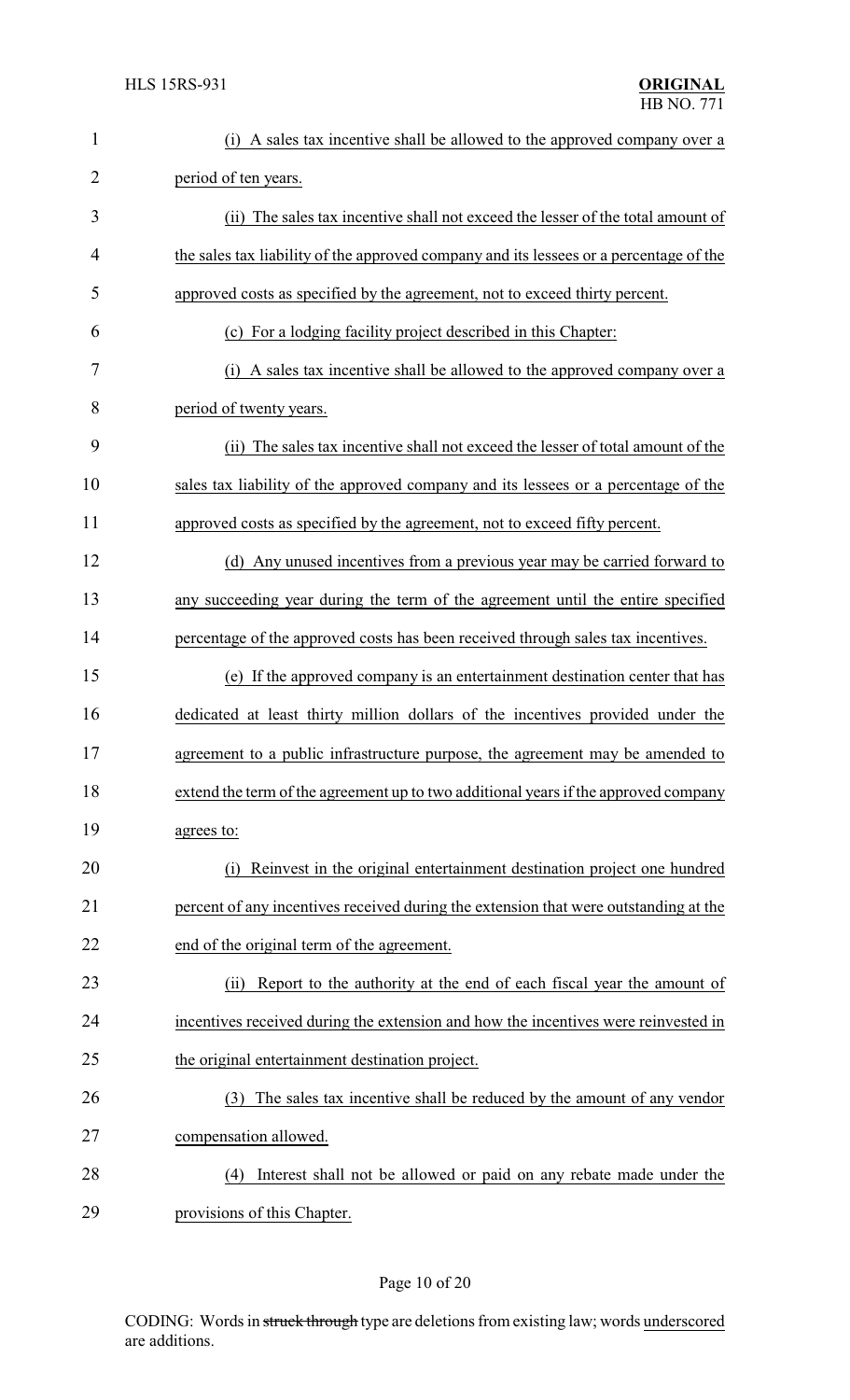| $\mathbf{1}$   | §6364. Evaluation standards; tourism attraction project applications; consulting   |
|----------------|------------------------------------------------------------------------------------|
| $\overline{2}$ | services; optional interagency review; department recommendations.                 |
| 3              | The department shall promulgate administrative rules to establish<br>А.            |
| $\overline{4}$ | standards for the making of applications for incentives and the recommendation of  |
| 5              | eligible companies and their tourism development projects to the authority.        |
| 6              | The department shall consult with the authority when establishing<br>В.            |
| 7              | standards to ensure that standards established pursuant to Subsection A of this    |
| 8              | Section and R.S. 47:6365(A) do not conflict.                                       |
| 9              | $C(1)$ The application for incentives shall be filed with the department and       |
| 10             | shall include:                                                                     |
| 11             | (a) The name of the applicant.                                                     |
| 12             | Marketing plans for the tourism development project that target<br>(b)             |
| 13             | individuals who are not residents of the state.                                    |
| 14             | (c) A description and location of the tourism development project.                 |
| 15             | (d) Capital and other anticipated expenditures for the tourism development         |
| 16             | project that indicate that the total cost of the project shall exceed the minimum  |
| 17             | required costs as provided in this Chapter, and the anticipated sources of funding |
| 18             | therefor.                                                                          |
| 19             | The anticipated employment and wages to be paid at the tourism<br>(e)              |
| 20             | development project.                                                               |
| 21             | Business plans which indicate the average number of days in a year in<br>(f)       |
| 22             | which the tourism development project will be in operation and open to the public. |
| 23             | The anticipated revenues and expenses generated by the tourism<br>(g)              |
| 24             | development project.                                                               |
| 25             | (h) If the tourism development project is an entertainment destination center      |
| 26             | project, the application shall include the public infrastructure purpose.          |
| 27             | Any other information as required by the department.<br>(1)                        |
| 28             | (2) Based upon a review of these materials, if the department determines that      |
| 29             | the eligible company and the proposed tourism development project appears to meet  |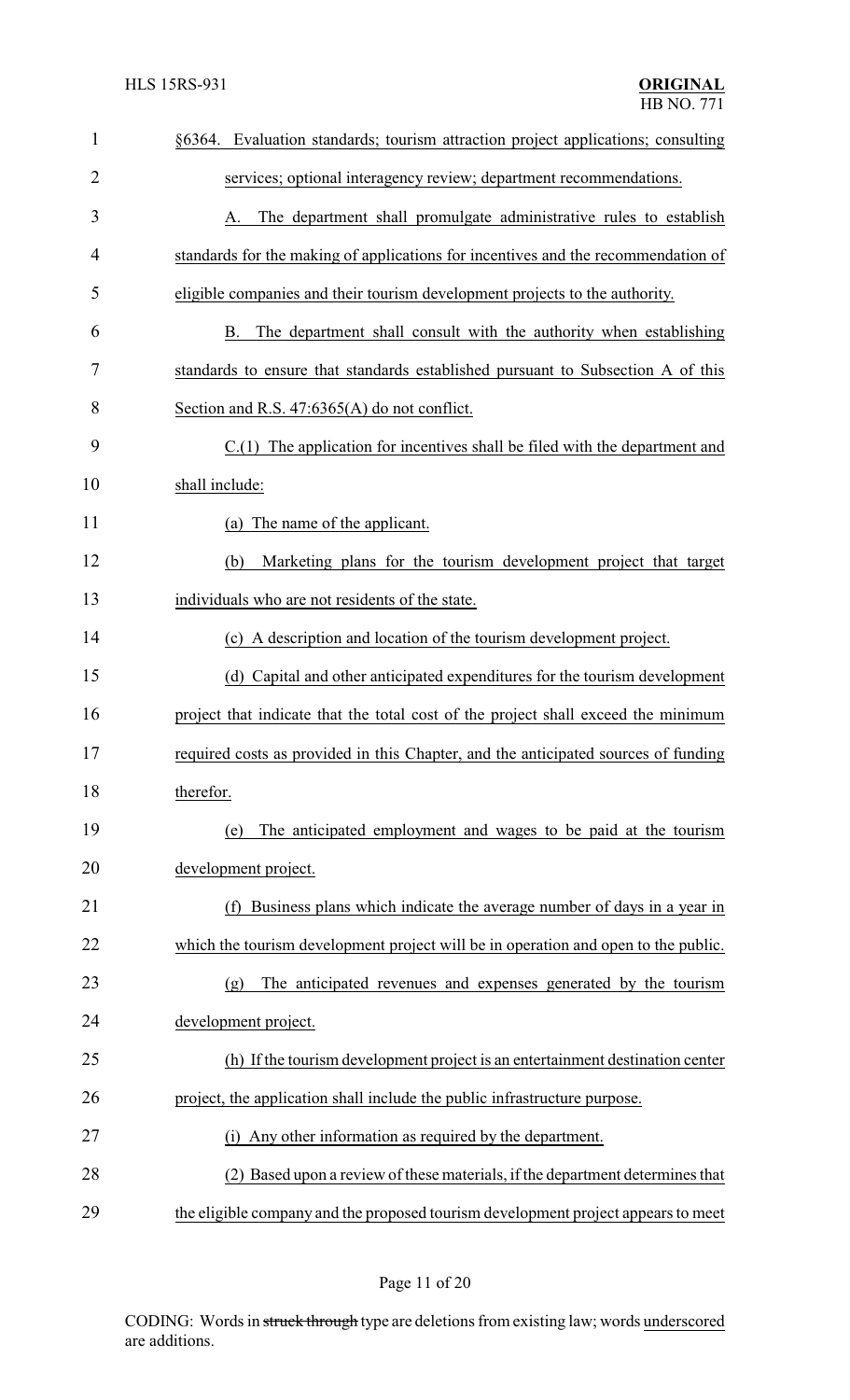| $\mathbf{1}$   | the requirements established by this Chapter, and that the proposed tourism               |
|----------------|-------------------------------------------------------------------------------------------|
| $\overline{2}$ | development project may reasonably satisfy the criteria for final approval in             |
| 3              | Subsection D of this Section, the secretary of the department may submit a written        |
| 4              | request to the authority for a preliminary approval of the eligible company and the       |
| 5              | tourism development project.                                                              |
| 6              | The authority may review the request submitted by the secretary,<br>D.                    |
| 7              | including all relevant materials, and may, based upon that review, grant preliminary      |
| 8              | approval to an eligible company. Upon a preliminary approval by the authority, the        |
| 9              | department shall engage the services of a competent consulting firm to analyze the        |
| 10             | data made available by the eligible company and to collect and analyze additional         |
| 11             | information necessary to determine that, in the independent judgment of the               |
| 12             | consultant, the proposed tourism development project meets each of the following:         |
| 13             | (1) Will attract, in all years following the third year of operation, at least            |
| 14             | twenty-five percent of its visitors from among persons who are not residents of the       |
| 15             | state, except for a theme restaurant destination attraction project, which shall attract, |
| 16             | in all years following the third year of operation, a minimum of fifty percent of its     |
| 17             | visitors from among persons who are not residents of the state.                           |
| 18             | (2) Will have costs in excess of the minimum amount required by this                      |
| 19             | Chapter.                                                                                  |
| 20             | $(3)(a)$ Will have a net positive fiscal impact on the state considering, among           |
| 21             | other factors, the extent to which the proposed tourism development project will          |
| 22             | compete directly with existing tourism attractions or previously approved tourism         |
| 23             | development projects in the state and the amount by which increased tax revenues          |
| 24             | from the tourism development project will exceed the incentives given to the              |
| 25             | approved company at the maximum level of recovery of approved costs as provided           |
| 26             | in this Chapter.                                                                          |
| 27             | If the independent consultant determines that the proposed tourism<br>(b)                 |
| 28             | development project cannot produce a net positive fiscal impact to the state at the       |
| 29             | maximum level of recovery of approved costs as provided in this Chapter, the              |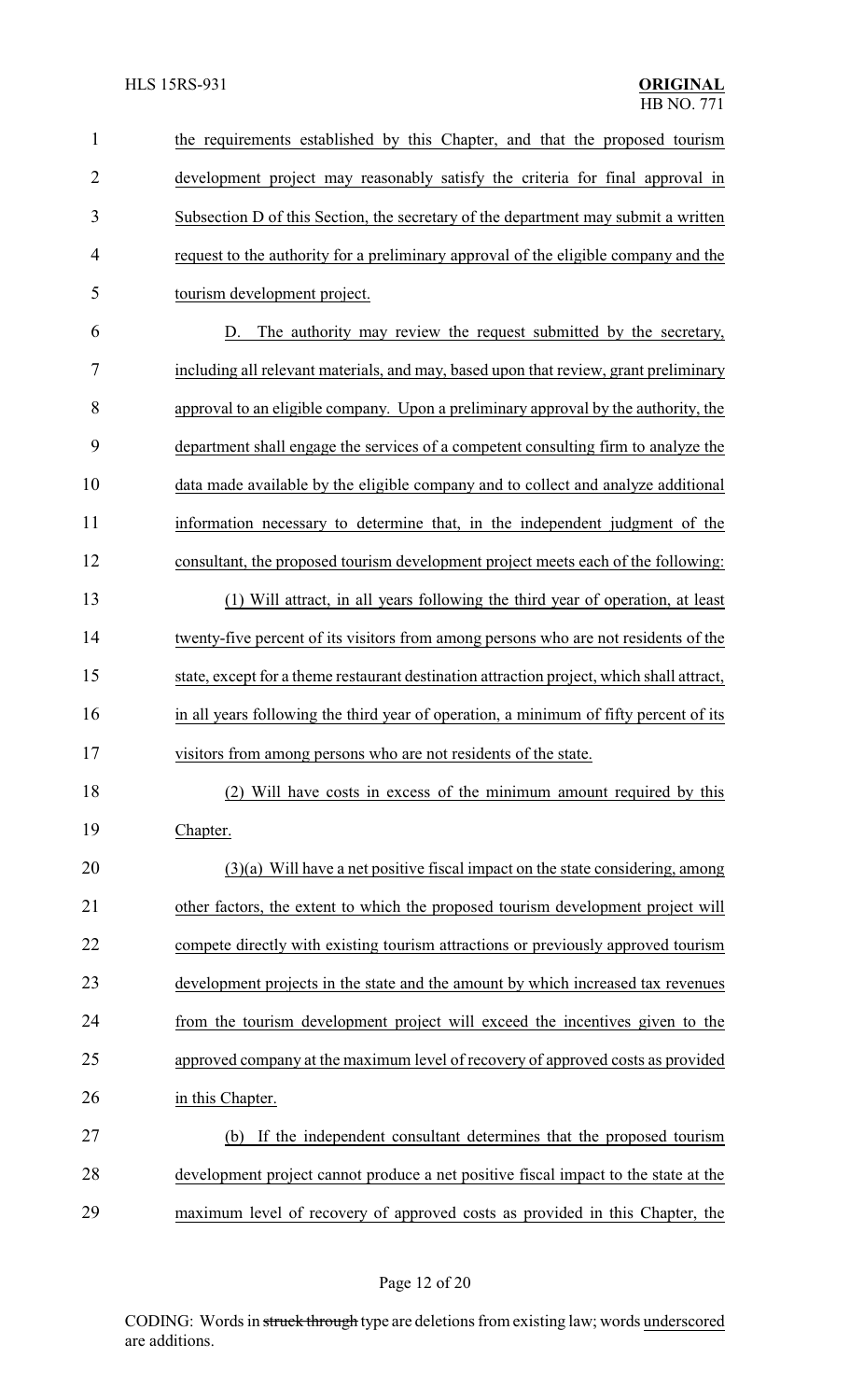| $\mathbf{1}$ | independent consultant shall determine the level of recovery, if any, at which the      |
|--------------|-----------------------------------------------------------------------------------------|
| 2            | proposed tourism development project can meet those standards.                          |
| 3            | (4) Will produce sufficient revenues and public demand to be operating and              |
| 4            | open to the public for a minimum of one hundred days per year, except for a theme       |
| 5            | restaurant destination attraction, which shall be operating and open to the public for  |
| 6            | a minimum of three hundred days per year.                                               |
| 7            | (5) Will not adversely affect existing employment in the state.                         |
| 8            | (6) Meets all other requirements of this Chapter.                                       |
| 9            | The independent consultant in determining the amount of net positive<br>Е.              |
| 10           | fiscal impact to the state for a new proposed tourism development project that is an    |
| 11           | expansion of an existing tourism development project shall not consider positive        |
| 12           | fiscal impacts from the following sources:                                              |
| 13           | Increased operations at the previously approved tourism development<br>(1)              |
| 14           | project that is being expanded by the proposed tourism development project.             |
| 15           | Increased operations at any other tourism development project approved<br>(2)           |
| 16           | for incentives provided under this Chapter.                                             |
| 17           | (3) Increased operations at any project approved for tax increment financing            |
| 18           | that includes state revenues.                                                           |
| 19           | The independent consultant shall consult with the authority and the<br>F(1)             |
| 20           | division of administration in the development of a report on the proposed tourism       |
| 21           | development project.                                                                    |
| 22           | The division of administration shall agree as to the methodology to be                  |
| 23           | used and assumptions to be made by the independent consultant in preparing its          |
| 24           | report.                                                                                 |
| 25           | (3) On the basis of the independent consultant's report and prior to any final          |
| 26           | approval of a project by the authority, the division of administration shall certify to |
| 27           | the authority whether there is a projected net positive fiscal impact to the state and  |
| 28           | the expected amount of incremental state revenues from the tourism development          |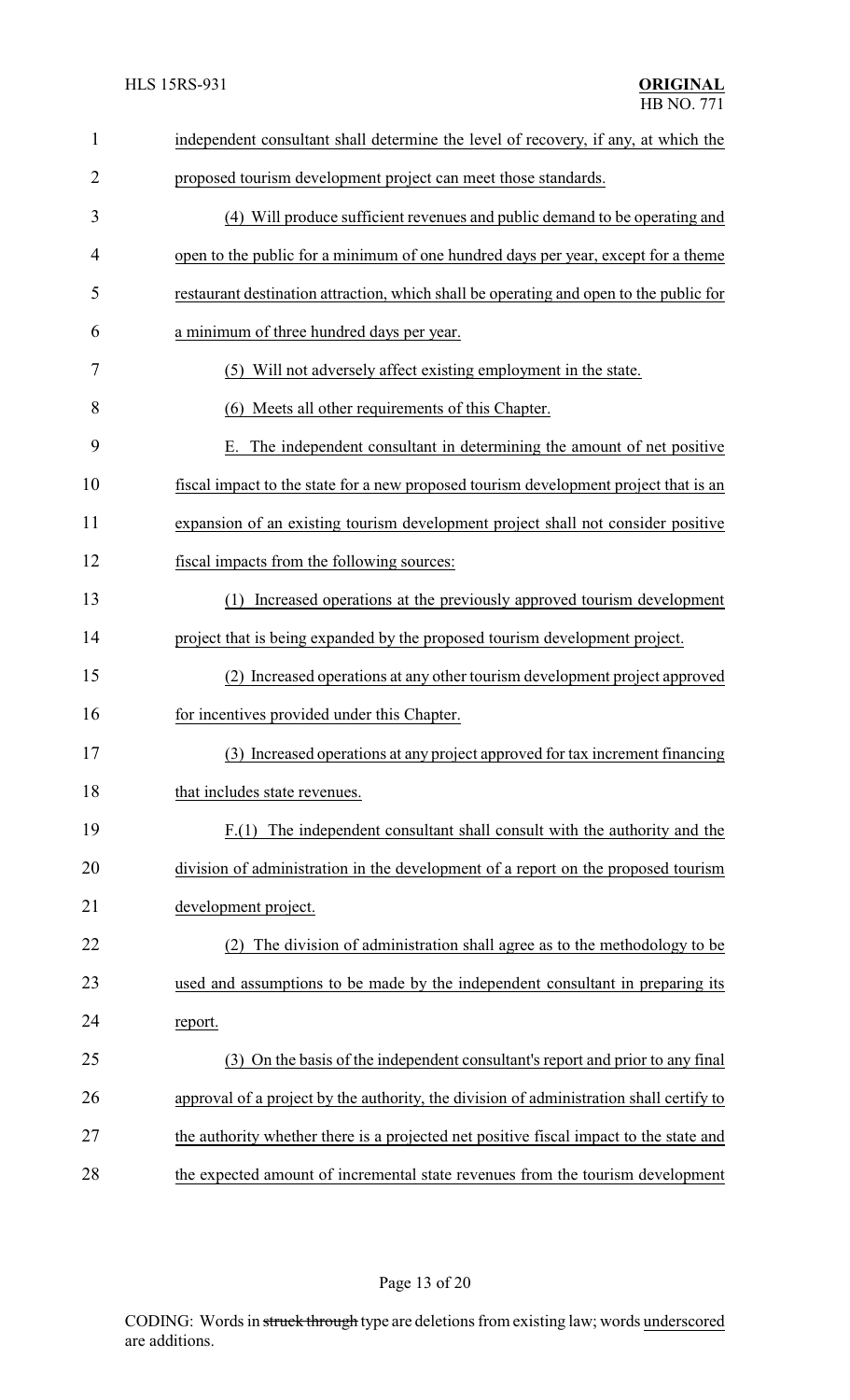| $\mathbf{1}$   | project. A final approval shall not be granted if it is determined that there is no  |
|----------------|--------------------------------------------------------------------------------------|
| $\overline{2}$ | projected net positive fiscal impact to the state.                                   |
| 3              | G. The eligible company shall pay for the cost of the consultant's report and        |
| 4              | shall cooperate with the consultant and provide all of the data that the consultant  |
| 5              | deems necessary to make its determination under Subsection D of this Section.        |
| 6              | H. In lieu of the independent consultant analysis required in Subsection D           |
| 7              | of this Section, if the eligible company is exempt from income tax under Section     |
| 8              | $501(c)(3)$ of the Internal Revenue Code and the estimated approved costs are less   |
| 9              | than ten million dollars, the department shall have the option of performing an      |
| 10             | interagency review to analyze the data made available by the eligible company and    |
| 11             | to collect and analyze additional information necessary to determine that the        |
| 12             | proposed tourism development project meets the requirements set forth in Paragraph   |
| 13             | $(D)(1)$ of this section. The department shall comply with the same consulting and   |
| 14             | reporting requirements as an independent consultant.                                 |
| 15             | After a review of relevant materials, the consultant's report, and<br>$\mathbf{I}$   |
| 16             | completion of other inquiries, the secretary shall, by written notification to the   |
| 17             | authority, provide a recommendation to the authority regarding final approval of the |
| 18             | tourism development project.                                                         |
| 19             | §6365. Preliminary and final approval of companies and projects; meetings of         |
| 20             | authority                                                                            |
| 21             | A. The authority shall establish standards for preliminary approval and final        |
| 22             | approval of eligible companies and their projects by the promulgation of             |
| 23             | administrative rules.                                                                |
| 24             | B. The authority shall consult with the secretary when establishing standards        |
| 25             | to ensure that standards established pursuant to R.S. 47:6364(A) and Subsection A    |
| 26             | of this Section do not conflict.                                                     |
| 27             | C. After the authority's preliminary approval, an agent designated by the            |
| 28             | department shall hold at least one public hearing to solicit public comments         |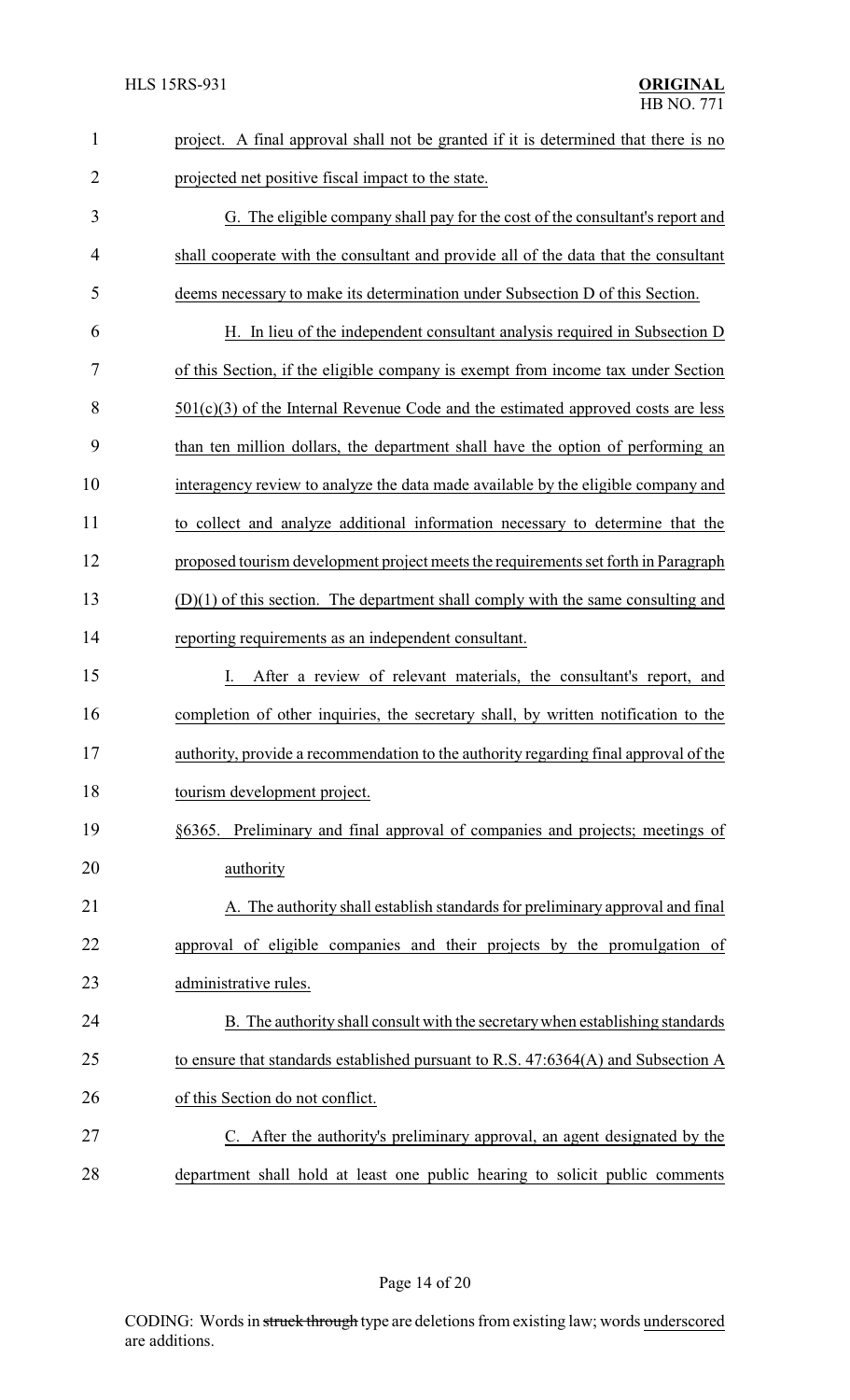| $\mathbf{1}$   | regarding the designation of an eligible company as a preliminarily approved            |
|----------------|-----------------------------------------------------------------------------------------|
| $\overline{2}$ | company.                                                                                |
| 3              | D. The authority shall review the report of the consultant prepared pursuant            |
| 4              | to this Chapter, the recommendation of the secretary, the report prepared by the        |
| 5              | agent documenting all comments, both written and oral, received at the public           |
| 6              | hearing required by Subsection C of this Section, and other information that has been   |
| 7              | made available to the authority in order to assist the authority in determining whether |
| 8              | the tourism development project will further the purposes of this Chapter.              |
| 9              | The criteria for final approval of eligible companies and tourism<br>Ε.                 |
| 10             | development projects shall include but not be limited to the criteria set forth in R.S. |
| 11             | 47:6364(D). Final approval shall not be granted if it is determined that there is no    |
| 12             | projected net positive fiscal impact to the state.                                      |
| 13             | F. After a review of the consultant's report, the recommendation of the                 |
| 14             | secretary, and other information made available to the authority, the authority, by     |
| 15             | resolution, may grant to the eligible company the status of an approved company and     |
| 16             | authorize the execution of a tourism development project agreement as provided in       |
| 17             | R.S. 47:6366. The decision reached by the authority shall be final and no appeal        |
| 18             | shall be granted.                                                                       |
| 19             | G. All meetings of the authority shall be held in accordance with the Open              |
| 20             | Meetings Law.                                                                           |
| 21             | §6366. Agreement between authority and approved company                                 |
| 22             | A. The authority, upon adoption of its final approval, may enter into a                 |
| 23             | tourism development agreement with any approved company. The terms of the               |
| 24             | agreement shall be negotiated between the authority and the approved company and        |
| 25             | shall include but not be limited to:                                                    |
| 26             | (1) The amount of approved costs.                                                       |
| 27             | That any increase in approved costs incurred by the approved company<br>(2)             |
| 28             | and agreed to by the authority shall apply retroactively for purposes of calculating    |
| 29             | the carry forward for unused incentives.                                                |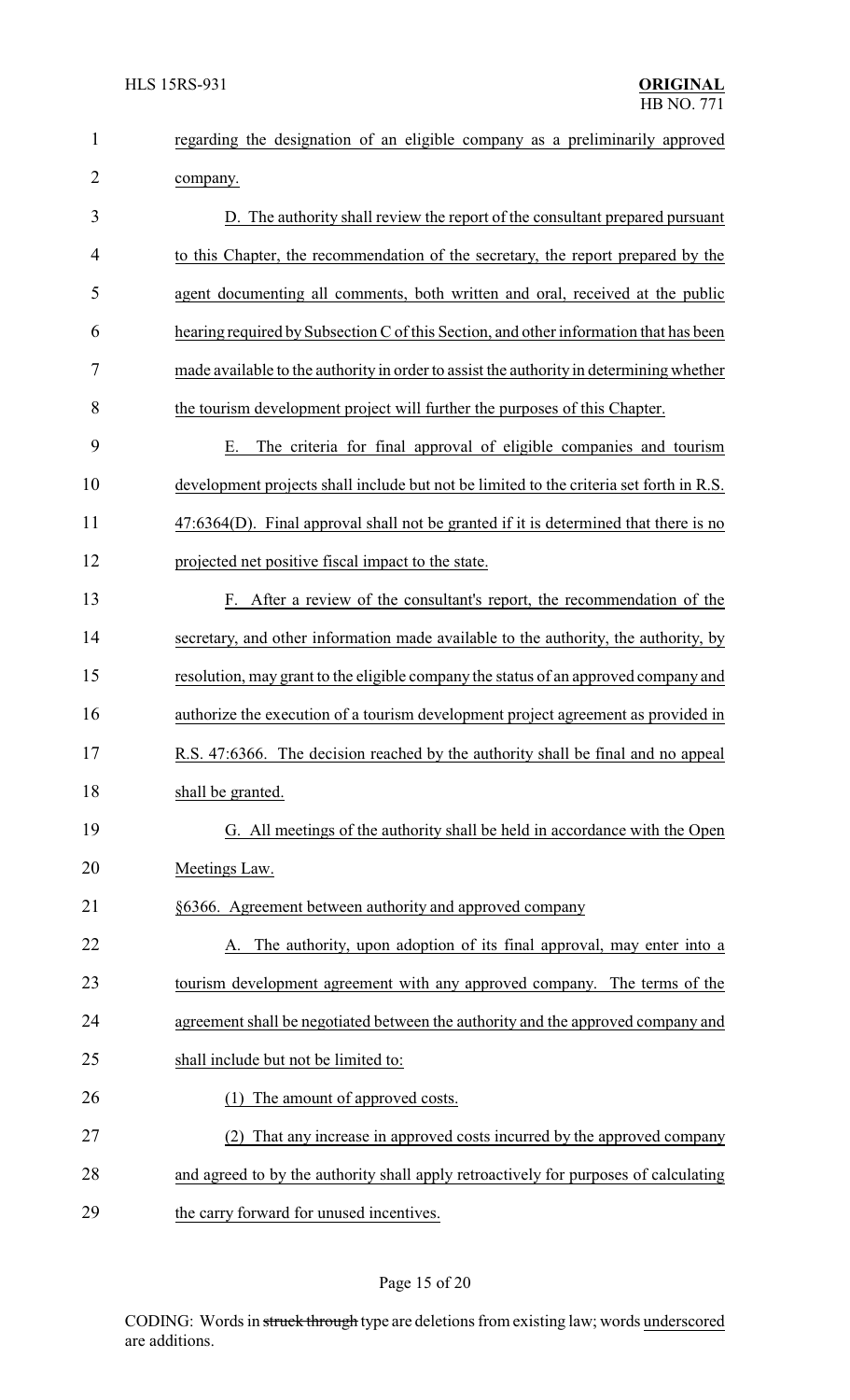| $\mathbf{1}$ | (3) A date certain by which the approved company shall have completed the               |
|--------------|-----------------------------------------------------------------------------------------|
| 2            | tourism development project.                                                            |
| 3            | (4) That the authority may grant an extension or change, which in no event              |
| 4            | shall exceed three years from the date of final approval, to the completion date as     |
| 5            | specified in the agreement of an approved company.                                      |
| 6            | (5) That within three months of the completion date, the approved company               |
| 7            | shall document the actual cost of the tourism development project through a             |
| 8            | certification of the costs to be provided by an independent certified public accountant |
| 9            | acceptable to the authority.                                                            |
| 10           | The term of the tourism development agreement and the maximum<br>(6)                    |
| 11           | amount of recovery.                                                                     |
| 12           | That within forty-five days after the end of each fiscal year of the<br>(7)             |
| 13           | approved company, during the term of the agreement, the approved company shall          |
| 14           | supply the authority with reports and certifications as the authority may request       |
| 15           | demonstrating to the satisfaction of the authority that the approved company is in      |
| 16           | compliance with the provisions of this Chapter.                                         |
| 17           | (8) That the approved company shall notify the authority if any change in               |
| 18           | ownership of the tourism attraction is contemplated. The authority shall reserve the    |
| 19           | option to renegotiate the terms of the agreement or, if the change in ownership is      |
| 20           | detrimental to the state, the authority may terminate the agreement.                    |
| 21           | That the approved company shall not receive a sales tax incentive with<br>(9)           |
| 22           | respect to any fiscal year if the requirements of R.S. 47:6363(B) have not been met.    |
| 23           | That the authority may grant an extension of up to three years to the<br>(10)           |
| 24           | completion date in addition to the extension provided for in Paragraph (4) of this      |
| 25           | Subsection, to an approved company that has completed at least fifty percent of an      |
| 26           | entertainment destination center project.                                               |
| 27           | (11) That in no event shall the completion date be more than six years from             |
| 28           | the date of final approval.                                                             |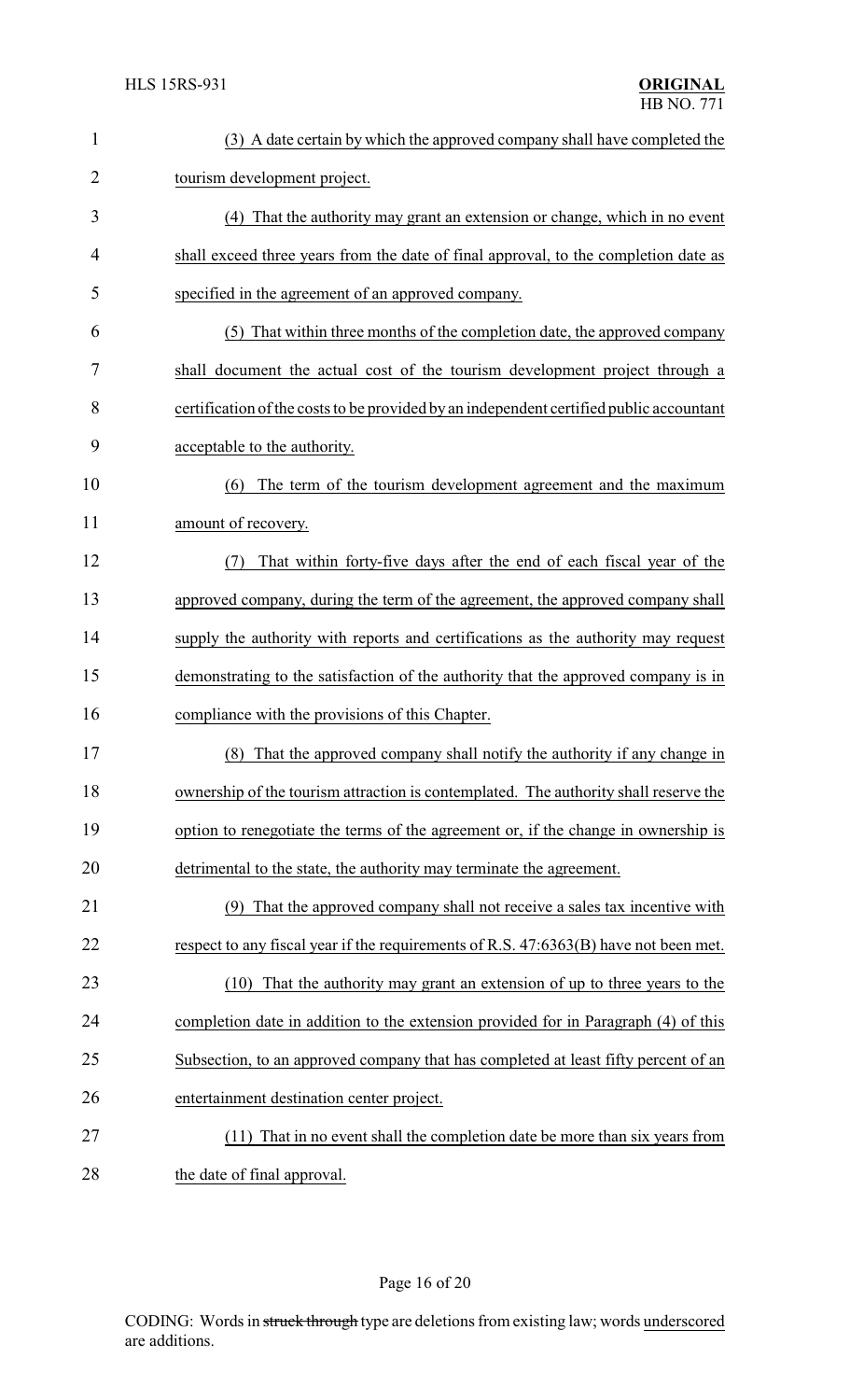| $\mathbf{1}$   | That the extension provided for in Paragraph (10) of this Subsection<br>(12)           |
|----------------|----------------------------------------------------------------------------------------|
| $\overline{2}$ | shall be subject to all of the following conditions:                                   |
| 3              | (a) The approved company shall have spent or have contractually obligated              |
| 4              | to spend an amount equal to or greater than the amount of approved costs set forth     |
| 5              | in the initial agreement.                                                              |
| 6              | (b) The term of the agreement shall not be extended, except as provided in             |
| 7              | this Chapter.                                                                          |
| 8              | (c) The scope of the entertainment destination center project, as set forth in         |
| 9              | the initial agreement, shall not be altered to include new or additional entertainment |
| 10             | and leisure options.                                                                   |
| 11             | B. The agreement, including the incentives provided under this Chapter shall           |
| 12             | not be transferable or assignable by the approved company without the written          |
| 13             | consent of the authority and a passage of a resolution approving the proposed          |
| 14             | assignee of the incentives as an approved company.                                     |
| 15             | §6367. Annual report of tourism development project applications, approvals, and       |
| 16             | funding                                                                                |
| 17             | A. By November first of each year, the authority shall file an annual report           |
| 18             | with the governor and the legislature. The report shall also be available on the       |
| 19             | department's website.                                                                  |
| 20             | B. The report shall include information for all approved projects and the              |
| 21             | following information:                                                                 |
| 22             | For each approved project:                                                             |
| 23             | (a) The name of the approved company and a brief description of the project.           |
| 24             | (b) The amount of approved costs included in the agreement.                            |
| 25             | The maximum amount of incentives the approved company may recover<br>(c)               |
| 26             | over the term of the agreement.                                                        |
| 27             | (d) The term of the agreement.                                                         |
| 28             | The total amount recovered under the agreement, reported for both the<br>(e)           |
| 29             | prior fiscal year and cumulatively.                                                    |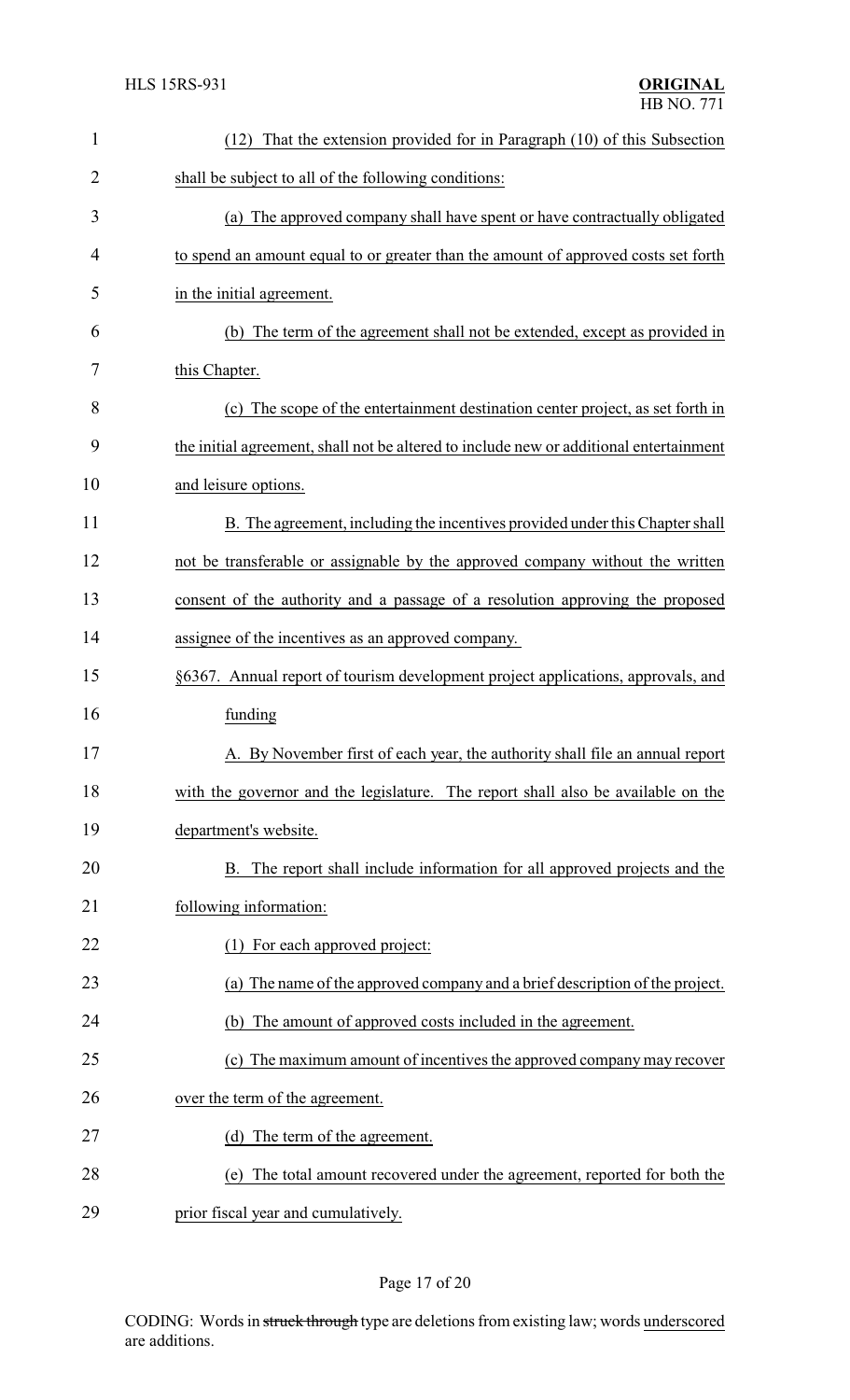| 1              | (2) The number of applications for projects submitted during the prior fiscal              |
|----------------|--------------------------------------------------------------------------------------------|
| $\overline{2}$ | year.                                                                                      |
| 3              | (3) The number of projects finally approved during the prior fiscal year.                  |
| 4              | (4) The total dollar amount approved for recovery for all projects approved                |
| 5              | during the prior fiscal year, and cumulatively.                                            |
| 6              | D. The information required to be reported under this Section shall be public              |
| 7              | record subject to the Public Records Law.                                                  |
| 8              | §6368. Department of Revenue; notification; certification; reporting; authority            |
| 9              | A. The authority shall notify the Department of Revenue upon approval of                   |
| 10             | a tourism development project. The notification shall include the name of the              |
| 11             | approved company, the name of the tourism development project, the date on which           |
| 12             | the approved company is eligible to receive incentives under this Chapter, the term        |
| 13             | of the agreement, the estimated approved costs, and the specified percentage of the        |
| 14             | approved costs that the approved company is eligible to receive and any other              |
| 15             | information that the Department of Revenue may require.                                    |
| 16             | Β.<br>The approved company seeking the incentives shall<br>execute                         |
| 17             | information-sharing agreements prescribed by the Department of Revenue with its            |
| 18             | lessees and other related parties to verify the amount of sales tax eligible for the sales |
| 19             | tax rebate under this Chapter.                                                             |
| 20             | C. By October first of each year, the Department of Revenue shall certify to               |
| 21             | the authority and the secretary the sales tax liability of the approved companies          |
| 22             | receiving incentives under this Chapter, and their lessees, and the amount of the sales    |
| 23             | tax rebates issued pursuant to this Chapter for the preceding fiscal year.                 |
| 24             | D. The Department of Revenue may promulgate rules and require the filing                   |
| 25             | of forms designed by the Department of Revenue to reflect the intent of this Chapter.      |
| 26             | Section 2. R.S. 36:209(I) and 808 are hereby enacted to read as follows:                   |
| 27             | §209. Transfer of boards, commissions, departments, and agencies to Department             |
| 28             | of Culture, Recreation and Tourism                                                         |
| 29             | ∗<br>∗<br>∗                                                                                |

Page 18 of 20

CODING: Words in struck through type are deletions from existing law; words underscored are additions.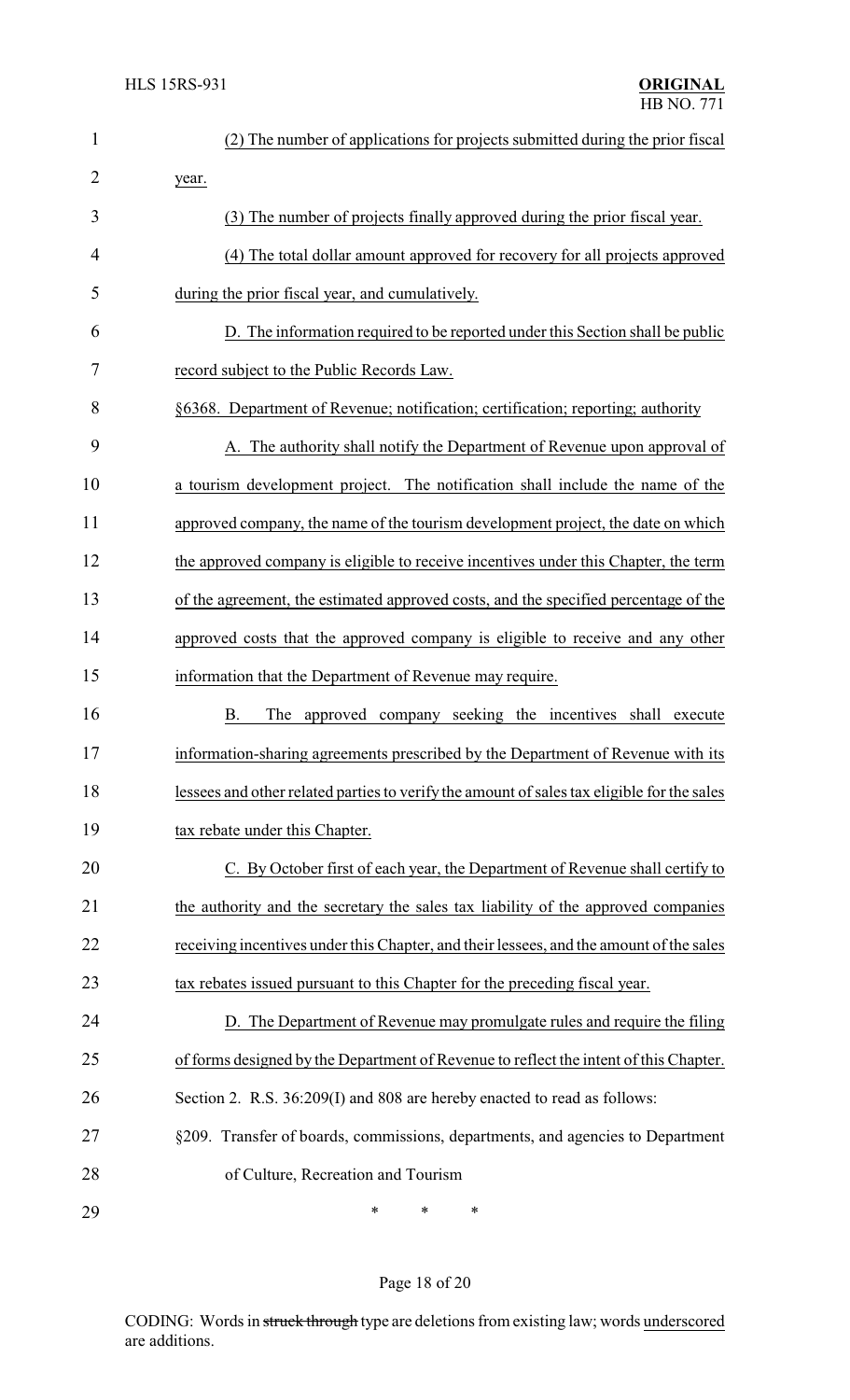| $\mathbf{1}$   | I. The Tourism Development Incentives Authority (R.S. 47:6361 et seq.) is               |
|----------------|-----------------------------------------------------------------------------------------|
| $\overline{2}$ | hereby transferred to and hereafter shall be within the Department of Culture,          |
| 3              | Recreation and Tourism as provided in R.S. 36:808.                                      |
| 4              | $\ast$<br>$\ast$<br>*                                                                   |
| 5              | §808. Transfer; Tourism Development Incentives Authority                                |
| 6              | The Tourism Development Incentives Authority, placed within the<br>А.                   |
| 7              | Department of Culture, Recreation and Tourism by the provisions R.S. 36:209(I),         |
| 8              | shall continue to be composed and selected as provided by law, shall continue to        |
| 9              | exercise all powers, duties, functions, and responsibilities provided or authorized for |
| 10             | the authority by law, and shall continue to administer and implement the programs       |
| 11             | as provided or authorized for the authority by law.                                     |
| 12             | B.(1) The secretary of the department to which the authority is transferred             |
| 13             | shall exercise all powers, duties, functions, and responsibilities necessary for the    |
| 14             | administration and implementation of the policies and rules of the authority,           |
| 15             | including those which relate to rulemaking and adjudication and payroll, personnel      |
| 16             | management, procurement, and contract management, except as provided in                 |
| 17             | Paragraph (2) of this Subsection.                                                       |
| 18             | (2) The undersecretary of the department to which the authority is transferred          |
| 19             | shall, under the supervision and control of the secretary, perform and administer all   |
| 20             | functions of the authority which are in the nature of accounting and budget control,    |
| 21             | management and program analysis, and grants management.                                 |

#### DIGEST

The digest printed below was prepared by House Legislative Services. It constitutes no part of the legislative instrument. The keyword, one-liner, abstract, and digest do not constitute part of the law or proof or indicia of legislative intent. [R.S. 1:13(B) and 24:177(E)]

| HB 771 Original | 2015 Regular Session | Mike Johnson |
|-----------------|----------------------|--------------|
|                 |                      |              |

**Abstract:** Establishes an incentive program for development of new tourism infrastructure and assets in exchange for certain sales and use tax revenues.

Proposed law creates and provides for tourism development incentives in the form of sales tax rebates over specified periods of time, to approved, eligible companies for specified tourism development projects under certain conditions. Eligible projects include various